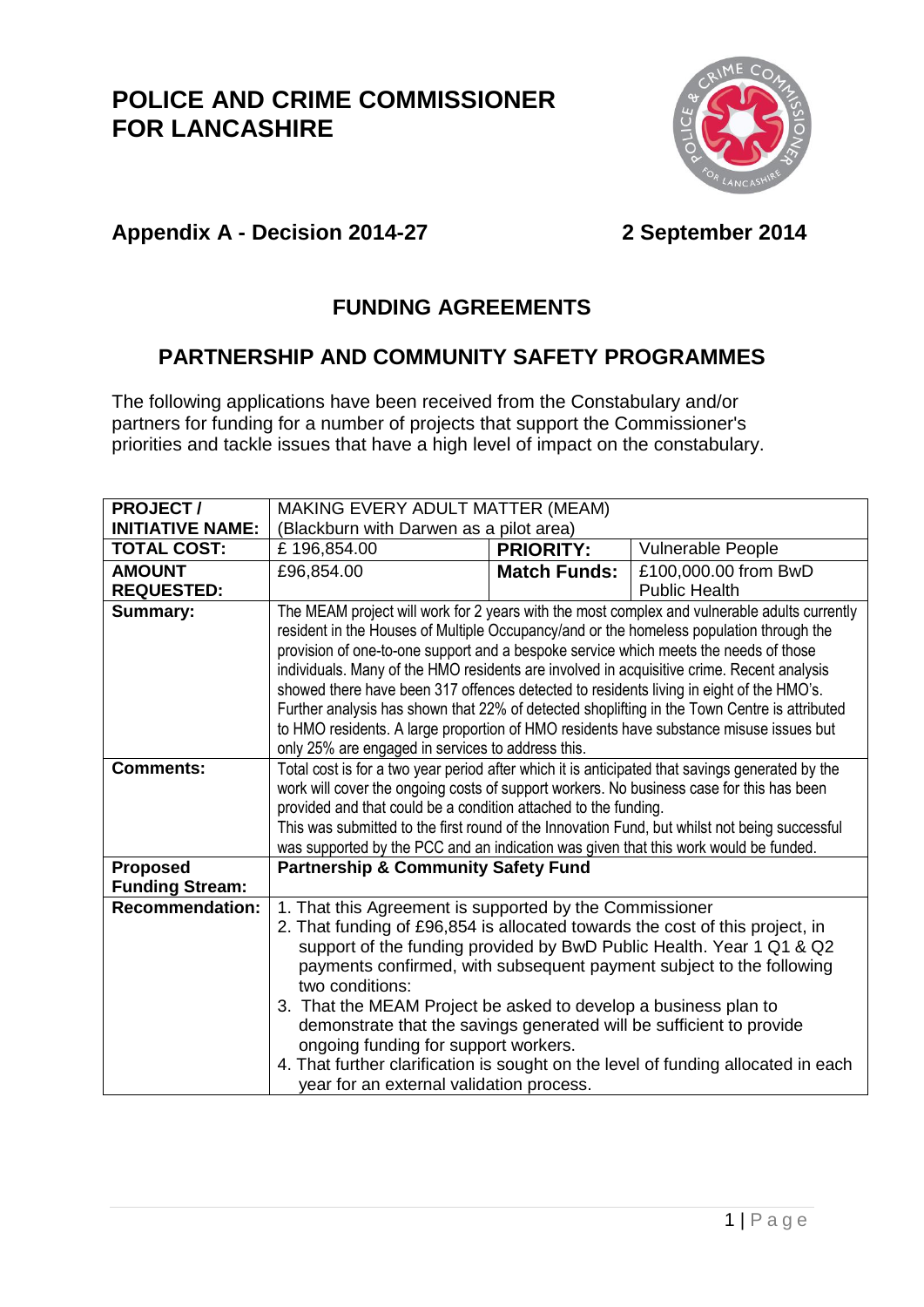

| <b>PROJECT/</b>                           | NATIONAL UGLY MUGS SCHEME (NUMS)                                                                                                                                                                                                                                                                                                                                                                                                                                                           |                     |                                                                                |
|-------------------------------------------|--------------------------------------------------------------------------------------------------------------------------------------------------------------------------------------------------------------------------------------------------------------------------------------------------------------------------------------------------------------------------------------------------------------------------------------------------------------------------------------------|---------------------|--------------------------------------------------------------------------------|
| <b>INITIATIVE NAME:</b>                   |                                                                                                                                                                                                                                                                                                                                                                                                                                                                                            |                     |                                                                                |
| <b>TOTAL COST:</b>                        | £7,000.00                                                                                                                                                                                                                                                                                                                                                                                                                                                                                  | <b>PRIORITY:</b>    | <b>Vulnerable People</b>                                                       |
|                                           | (LANCON contribution)                                                                                                                                                                                                                                                                                                                                                                                                                                                                      |                     |                                                                                |
| <b>AMOUNT</b>                             | £7,000.00                                                                                                                                                                                                                                                                                                                                                                                                                                                                                  | <b>Match Funds:</b> | National Scheme funded by                                                      |
| <b>REQUESTED:</b>                         |                                                                                                                                                                                                                                                                                                                                                                                                                                                                                            |                     | other PCCs and forces                                                          |
| <b>Summary:</b>                           | The National Ugly Mugs scheme was set up to improve the safety of sex workers by alerting<br>them to dangerous offenders operating in their area and surrounding areas. The scheme also<br>aimed to improve the confidence in the police of this vulnerable group by encouraging<br>reporting of violent offences. This is a group of marginalised individuals who often do not feel<br>projected and who would not often naturally report even the most serious offences against<br>them. |                     |                                                                                |
| <b>Comments:</b>                          | Within Lancashire the scheme is up and running and there have been direct benefits to the<br>Constabulary in the form of increased intelligence from sex workers about offenders in their<br>community, increased confidence in police by the workers and improved partnership working<br>with outreach workers employed to safeguard the health and well-being of sex workers.                                                                                                            |                     |                                                                                |
| <b>Proposed</b><br><b>Funding Stream:</b> | <b>Partnership and Community Safety Fund</b>                                                                                                                                                                                                                                                                                                                                                                                                                                               |                     |                                                                                |
| <b>Recommendation:</b>                    | 1. That this Agreement is supported by the Commissioner<br>2. That funding of £7,000 is allocated to fund this project in Lancashire.<br>funding                                                                                                                                                                                                                                                                                                                                           |                     | 3. That confirmation is sought if this is expected to be an annual request for |

| <b>PROJECT/</b>         | COMMUNITY RESTORATIVE JUSTICE (RJ) PANELS                                                    |                     |                                  |
|-------------------------|----------------------------------------------------------------------------------------------|---------------------|----------------------------------|
| <b>INITIATIVE NAME:</b> | (Pan - Lancashire)                                                                           |                     |                                  |
| <b>TOTAL COST:</b>      | £5,000.00                                                                                    | <b>PRIORITY:</b>    | Victims                          |
| <b>AMOUNT</b>           | £5,000.00                                                                                    | <b>Match Funds:</b> | <b>Volunteer RJ Facilitators</b> |
| <b>REQUESTED:</b>       |                                                                                              |                     | Training provided free by        |
|                         |                                                                                              |                     | <b>Restorative Solutions.</b>    |
| Summary:                | Community RJ Panels are already established in Colne, Fylde and Blackpool and the            |                     |                                  |
|                         | Constabulary are looking to support the development of further panels across Lancashire.     |                     |                                  |
|                         | Restorative Justice is an effective means for resolving low level crime and ASB with a high  |                     |                                  |
|                         | level of positive outcomes for victims resulting in high levels of victim satisfaction.      |                     |                                  |
|                         | This funding will support the development of additional panels and provide resources such as |                     |                                  |
|                         | ID Badges, business cards and leaflets for both new and existing groups.                     |                     |                                  |
| <b>Comments:</b>        | Restorative Justice is a key element of the Commissioners approach to victims and this       |                     |                                  |
|                         | funding will support the development of volunteer involvement in the delivery of community   |                     |                                  |
|                         | RJ.                                                                                          |                     |                                  |
| <b>Proposed</b>         | <b>Victims Funding 2013</b>                                                                  |                     |                                  |
| <b>Funding Stream:</b>  |                                                                                              |                     |                                  |
| <b>Recommendation:</b>  | 1. That this Agreement is supported by the Commissioner                                      |                     |                                  |
|                         | 2. That funding of £5,000 is allocated towards the cost of developing                        |                     |                                  |
|                         | Community RJ Panels across Lancashire.                                                       |                     |                                  |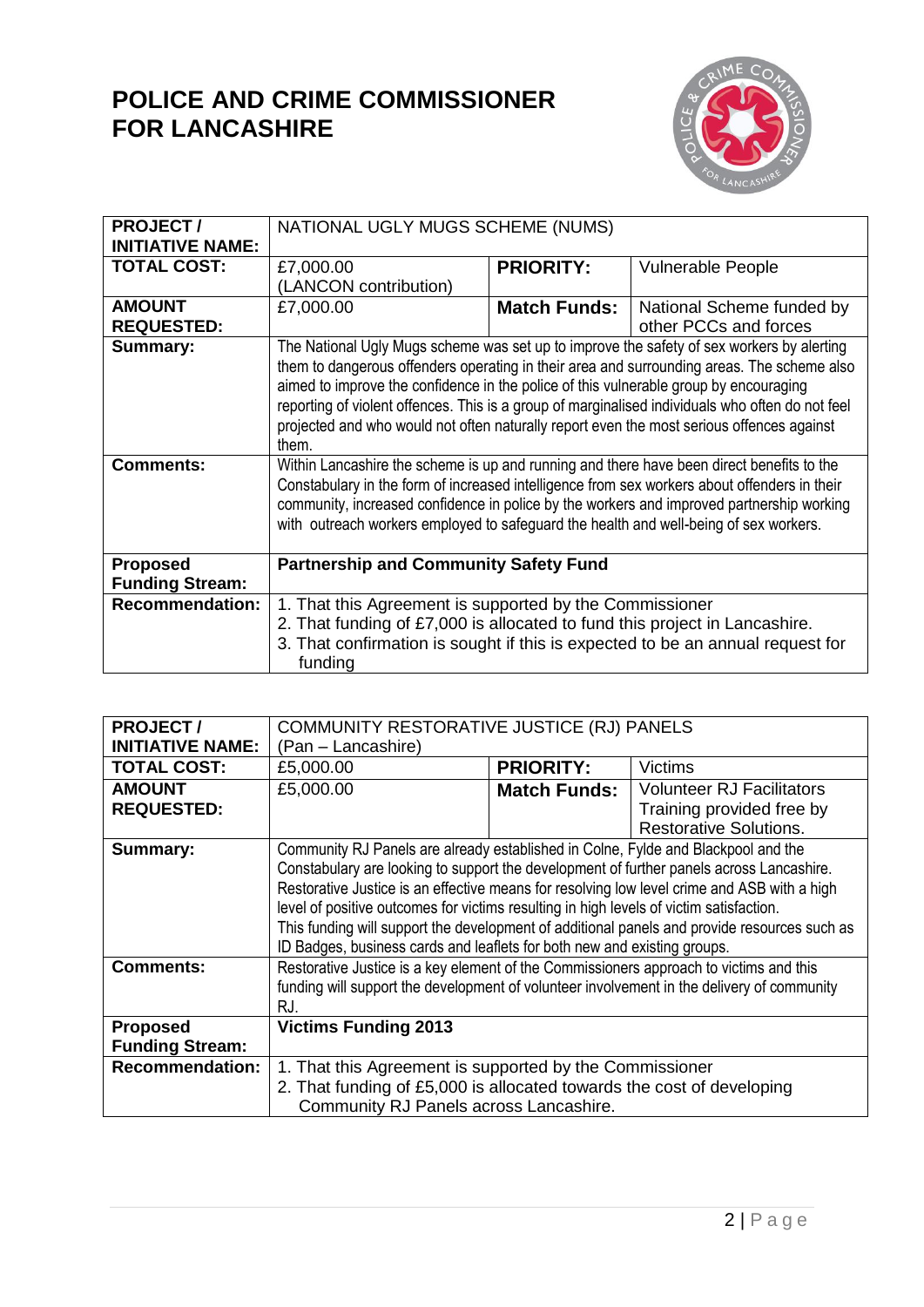

| <b>PROJECT/</b>         | THE PRINCES TRUST                                                                           |                     |                                |
|-------------------------|---------------------------------------------------------------------------------------------|---------------------|--------------------------------|
| <b>INITIATIVE NAME:</b> | <b>GET STARTED, BLACKPOOL</b>                                                               |                     |                                |
| <b>TOTAL COST:</b>      | £20,000                                                                                     | <b>PRIORITY:</b>    | Crime and Re-Offending         |
|                         |                                                                                             |                     | <b>Vulnerable People</b>       |
| <b>AMOUNT</b>           | £20,000                                                                                     | <b>Match Funds:</b> | <b>Princes Trust staff and</b> |
| <b>REQUESTED:</b>       |                                                                                             |                     | existing performance           |
|                         |                                                                                             |                     | management frameworks          |
|                         |                                                                                             |                     | will support this project      |
| Summary:                | This is year 2 of a programme supported by the Commissioner in 2013-14 which involved 45    |                     |                                |
|                         | disengaged young people from the South Shore area of Blackpool, of which 32 were ex-        |                     |                                |
|                         | offenders.                                                                                  |                     |                                |
|                         | Year 2 will target 52 disengaged young people from across the Blackpool area with an aim of |                     |                                |
|                         | at least 30 being ex-offender.                                                              |                     |                                |
| <b>Comments:</b>        | Discussions with the Princes Trust in 2013 considered a 2 year funding programme subject to |                     |                                |
|                         | a review at the end of year 1. The outcomes demonstrated the effectiveness of the           |                     |                                |
|                         | programme with almost half of the young people involved progressing into Apprenticeships,   |                     |                                |
|                         | College, employment or volunteering.                                                        |                     |                                |
| <b>Proposed</b>         | <b>Partnership and Community Safety Fund</b>                                                |                     |                                |
| <b>Funding Stream:</b>  |                                                                                             |                     |                                |
| <b>Recommendation:</b>  | 1. That this Agreement is supported by the Commissioner                                     |                     |                                |
|                         | 2. That funding of £20,000 is allocated to fund this project.                               |                     |                                |

| <b>PROJECT/</b>         | LANCASHIRE SPORT PARTNERSHIP / GROUNDWORK                                                      |                     |                          |
|-------------------------|------------------------------------------------------------------------------------------------|---------------------|--------------------------|
| <b>INITIATIVE NAME:</b> | POSITIVE TOGETHER EVALUATION                                                                   |                     |                          |
| <b>TOTAL COST:</b>      | £7,500 (maximum)                                                                               | <b>PRIORITY:</b>    | Crime and Re-Offending   |
|                         |                                                                                                |                     | <b>Vulnerable People</b> |
| <b>AMOUNT</b>           | £7,500                                                                                         | <b>Match Funds:</b> |                          |
| <b>REQUESTED:</b>       |                                                                                                |                     |                          |
| Summary:                | The Positive Together programme is now into its second year and it is proposed that an         |                     |                          |
|                         | independent long term evaluation of the programme is commissioned to assess the value and      |                     |                          |
|                         | impact of the approach both on individuals and on service providers.                           |                     |                          |
|                         | Lancashire Sport Partnership & Groundwork will commission a provider from a formal             |                     |                          |
|                         | tendering process on behalf of the Commissioner                                                |                     |                          |
| <b>Comments:</b>        | The terms of reference for the evaluation process have been developed in partnership with      |                     |                          |
|                         | the OPCC.                                                                                      |                     |                          |
|                         | The OPCC will also look to link this evaluation to the Early Intervention Foundation and other |                     |                          |
|                         | early intervention activities being led by the OPCC.                                           |                     |                          |
| <b>Proposed</b>         | <b>Partnership and Community Safety Fund</b>                                                   |                     |                          |
| <b>Funding Stream:</b>  |                                                                                                |                     |                          |
| <b>Recommendation:</b>  | 1. That this Agreement is supported by the Commissioner                                        |                     |                          |
|                         | 2. That funding of a maximum of £7,500 is allocated to fund this evaluation                    |                     |                          |
|                         | work.                                                                                          |                     |                          |